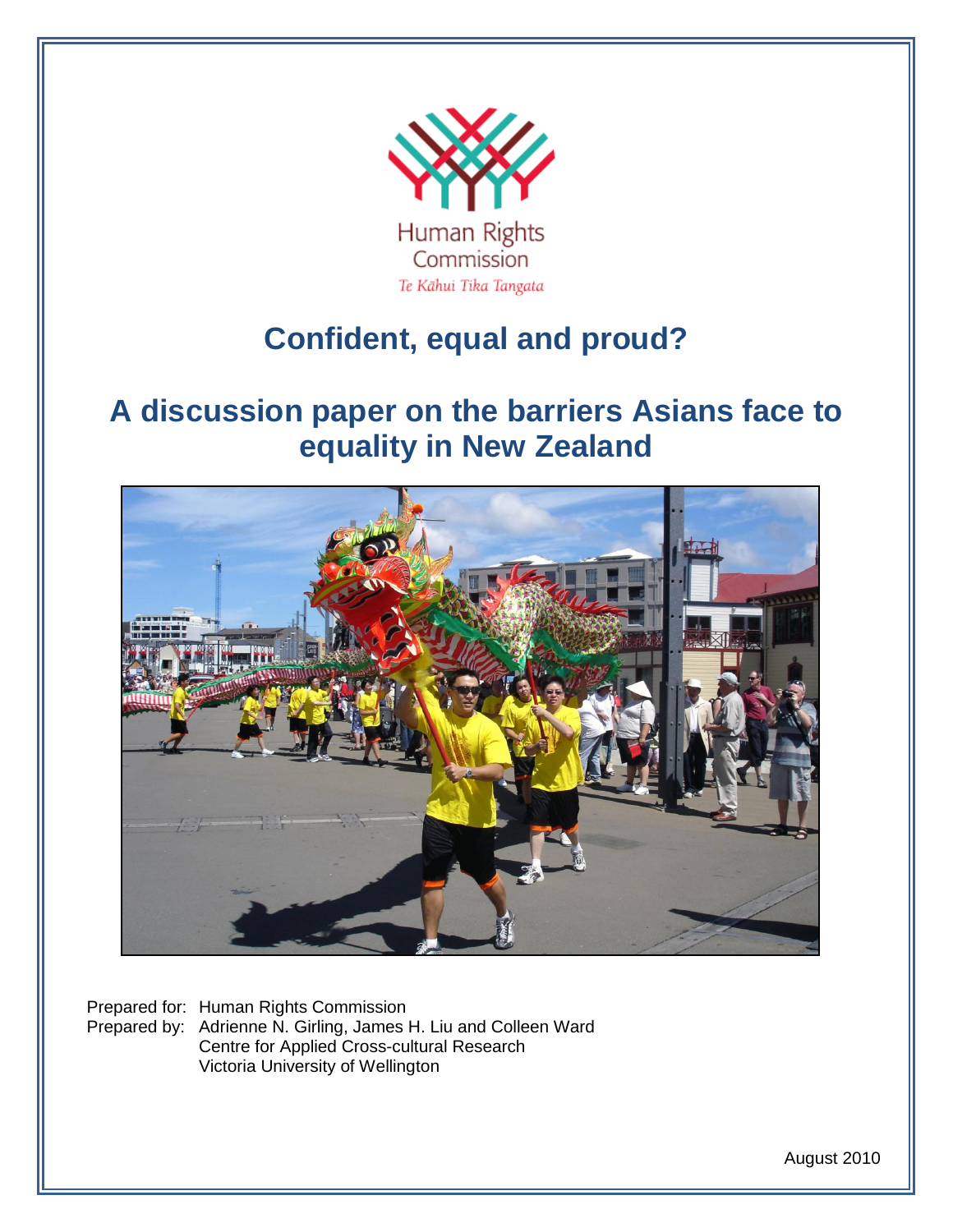# **Confident, equal and proud?**

# **A discussion paper on the barriers Asians face to equality in New Zealand**

The Hon Pansy Wong states that her vision as Minister for Ethnic Affairs "is to ensure that ethnic New Zealanders are confident, equal and proud citizens of our nation." Yet, strong barriers still remain to the equality of ethnic New Zealanders, and in some instances the inequities between ethnic New Zealanders and European New Zealanders continue to widen.

The research indicates that this is especially true for Asian people. A myriad of reports have been released in New Zealand on migrants, refugees, skilled workers and international students, along with New Zealanders attitudes towards them, and in all cases Asians stand out as the group experiencing the most discrimination. These findings lead to three important questions:

- 1. Why is this (broad) group a particular target for discrimination, and is this over and above that experienced by other minority groups?
- 2. Do Asians feel **confident** and **proud** regardless of this apparent discrimination?
- 3. What can be done to ensure that Asians are given **equal** treatment?

This report does not aim to answer these questions, but instead seeks to encourage discussion by providing a review of the research showing Asians to be the group facing the most discrimination in NZ.

This report is a discussion paper for the 2010 New Zealand Diversity Forum taking place on August 23 at the Christchurch Convention Centre, co-hosted by the Human Rights Commission and Victoria University of Wellington's Centre for Applied Cross-cultural Research. It is our hope that the material provided here will lead the way to an informed and constructive discussion on discrimination towards Asians in NZ and about how to move forward from here. Any and all input into this discussion is welcome and encouraged.



Commission Te Kāhui Tika Tangata





CENTRE FOR APPLIED CROSS-CULTURAL RESEARCH Te Pae Rangahau Tauhōkai Ahurea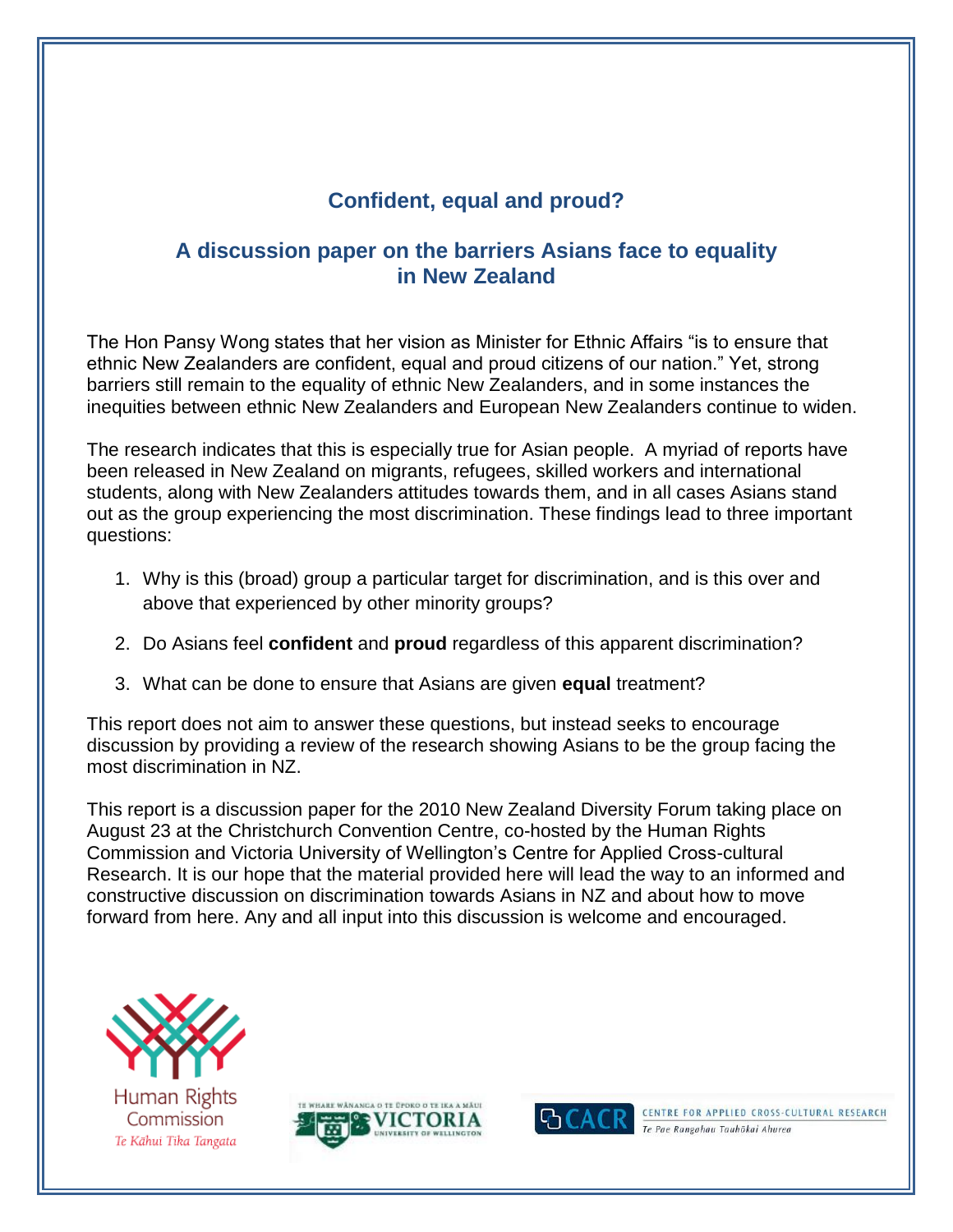# **Table of Contents**

| 3.2 HR Professionals and Recruitment Consultants' Experiences 12 |  |
|------------------------------------------------------------------|--|
|                                                                  |  |
|                                                                  |  |
|                                                                  |  |
|                                                                  |  |
| 5.                                                               |  |
| 6.                                                               |  |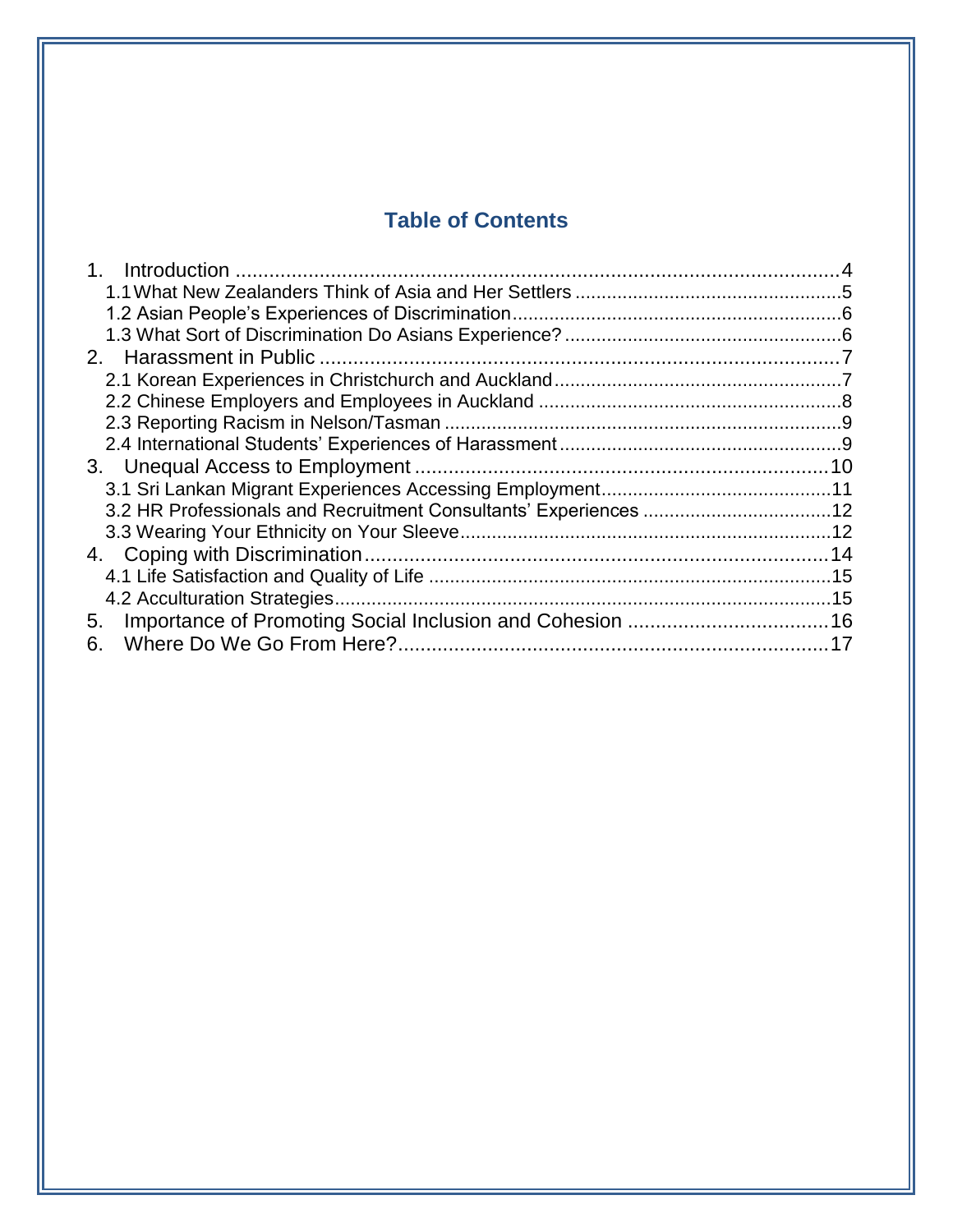# **1. Introduction**

Asian people are the fastest growing population in New Zealand. In the most recent Census of Population and Dwellings, those who identified as Asian reached nearly 9% of the total population, which surpassed those identifying as Pacific peoples (6.6%, Statistics New Zealand, 2006). Migration from Asia has increased steadily since the change to a more inclusive immigration policy in 1987 and to a skills-based immigration system in 1991 (Department of Labour, 2003).

These significant changes in migration trends and immigration policy have dramatically altered the face of New Zealand. In 2001/2002, nearly 60% of residence approvals were made for those entering NZ under the General Skills Category and approximately half of them originated from Asian countries (Department of Labour, 2003). While these migrants are recognised as being crucial for New Zealand's economic development, migrants from Asia are often not accepted by the wider NZ society and even struggle to find employment after they have been granted residence based on their skills.

New Zealand is progressive in its policies towards diversity, migration and social inclusion. In fact, in some ways we are doing better than other countries who are trying to achieve the same goals for diversity. Nearly 90% of New Zealanders feel that it is a good thing for our society to be made up of different races, religions and cultures, which is slightly higher than Australians (85%; Dunn, 2003) and much more consensual than among Europeans (64%, ranging from 36% in Greece to 77% in Sweden; European Commission, 2001). New Zealanders think Asia is more important to New Zealand's future than all other geographical regions except Australia (Asia:NZ Foundation, 2009).



Source: Asia:NZ Foundation, 2009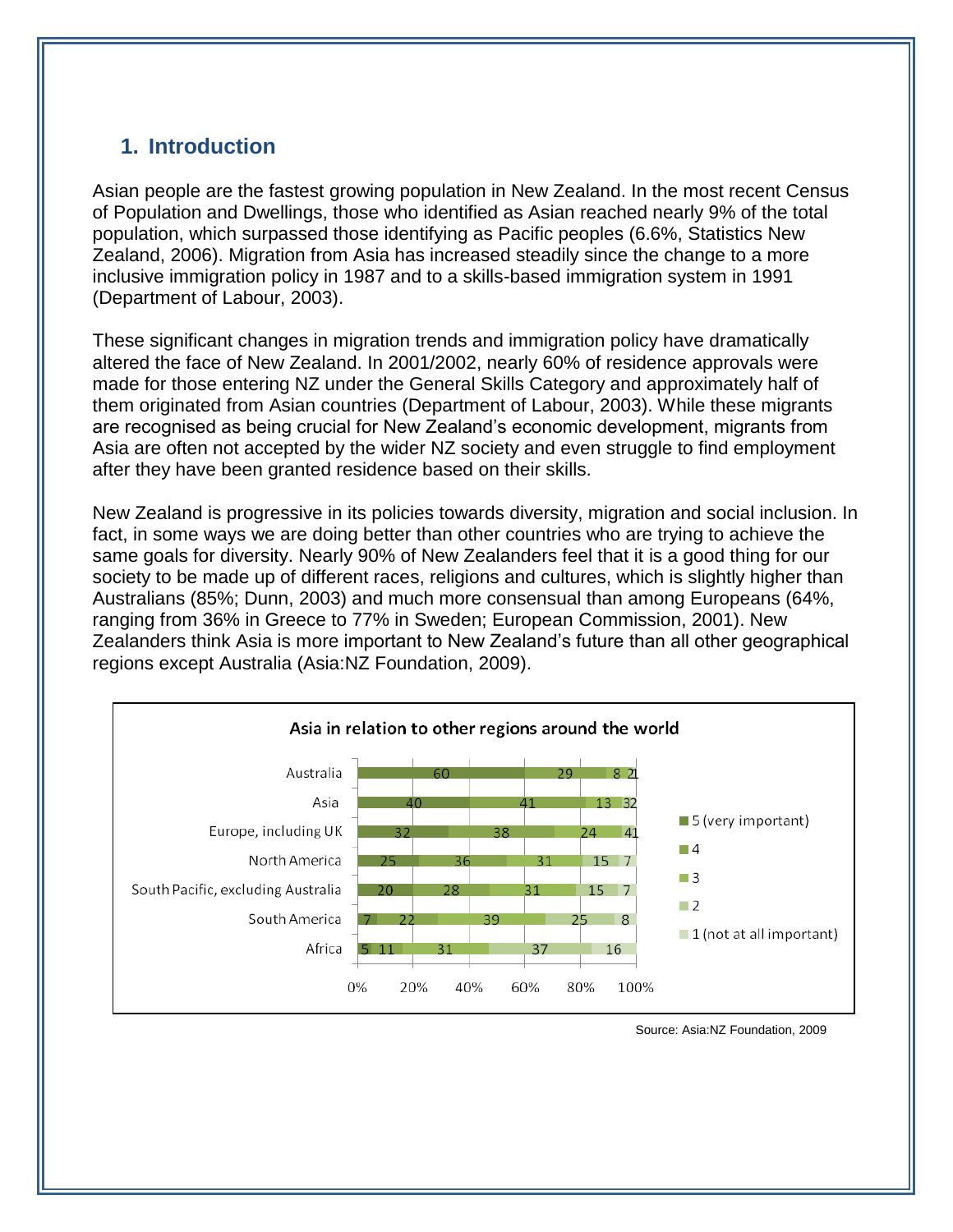## **1.1 What New Zealanders Think of Asia and Her Settlers**

In general, New Zealanders hold Asia in high regard. When asked about the importance of the Asian region to New Zealand's future, four out of five people believe that it is either important or very important. Approximately 90% of New Zealanders believe that Asian tourism in New Zealand will have a positive future impact on the country and strongly endorse Asia as an export market. A majority also believe in the benefits to New Zealand of the economic growth in Asia (80%), free trade agreements between NZ and Asia (78%), and NZ tourism in Asia (74%). Asian migrants are seen as contributing significantly to NZ society (81%) and are felt to bring valuable diversity to the country (78%; Asia: NZ Foundation, 2009).



The flip side to the perceived positive impact of Asia on New Zealand is the less optimistic view about the costs to New Zealand society that come with a closer relationship with Asia. A smaller majority of people believe that NZ benefits from: Asian imports to NZ (63%), Asian cultures and values (59%), Asian immigration (55%) and the population growth in Asia (47%; Asia: NZ Foundation, 2009). When attitudes towards immigrants and immigration are assessed, about one in two New Zealanders

feel the recent arrival of many Asian migrants is changing NZ in undesirable ways. And almost one in two people believe that Asians are over-represented in crime, whereas only 2.5% of those actually incarcerated identify as Asian (which is far lower than the 9% Asian population at large; Gendall, Spoonley & Trlin, 2007). Taken together, these findings point to the idea that some New Zealanders are happy to have a one-way relationship with Asia, where they wish NZ to benefit economically, but they would like to keep New Zealand society and values distant from Asian influence and not quite inclusive of Asian people.

The less positive views towards Asian influence on New Zealand society, and more strongly, the anxieties that some New Zealanders hold about the potential (negative) impact that the greater influx of Asian migration will bring to New Zealand, has perhaps led to an increase in prejudice, racism and discrimination being exhibited towards Asian inhabitants in recent years. When New Zealanders are asked to identify which group (ethnic or otherwise) faces the most discrimination, Asians have been cited first year after year. In the 2009 UMR Research report on perceived discrimination in NZ, 75% of respondents believed that Asians experienced either a "great deal" or "some" discrimination, compared to the somewhat fewer number of people who believe Pacific peoples (58%) and Māori (56%) face discrimination (UMR Research Ltd, 2009).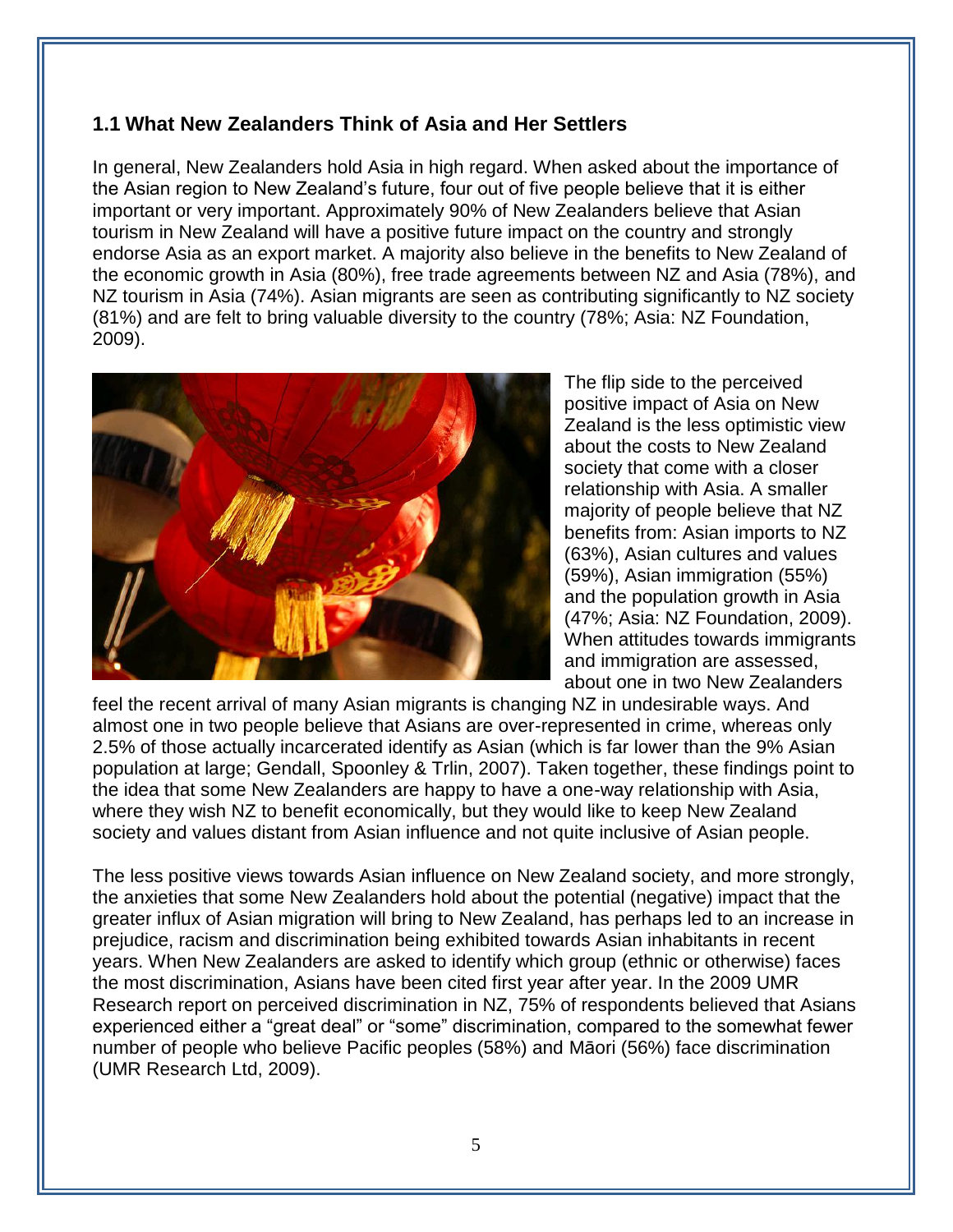Significantly, in a study about perceptions of Asia, it was shown that New Zealanders who had more personal involvement with people from Asia had warmer feelings towards Asians as a whole. About three out of four people who have a lot of contact with Asian people (77%) feel warmly towards people originating in Asia, whereas only one in two people (49%) who have hardly any contact with people from Asia feel warmly towards them. It was shown that contact occurs in various spheres of life, including shopping, via friends and family, through work or business, travel, in the neighbourhood, or through the schools or the health care system (Asia:NZ Foundation, 2009).

Finally, a commonly held belief about migrants to New Zealand is that "they stick to themselves" in ethnic enclaves and do little to try to fit in (Gendall, Spoonley & Trlin, 2007). Sixty six percent of New Zealanders think that they could do more to learn about New Zealand culture and 34% believe that Asian people do not mix well with other New Zealanders (Asia:NZ Foundation, 2009). This conception is partially true; Asian migrants often report trying to reach out and make social connections with New Zealanders to no avail and in the end they live and socialise primarily with people from their own ethnic communities (Chang, Morris & Vokes, 2006; Lidgard, 1996). The feeling that new migrants should "try harder to integrate" (but struggle in fact to do so) has been found among many host societies besides New Zealand (Rohmann, A., Florack, A., & Piontkowski, U., 2006).

## **1.2 Asian People's Experiences of Discrimination**

Some studies have been conducted with Asian people directly, to find out whether they have in fact experienced discrimination in New Zealand. When broadly asked if they had experienced discrimination in the past 12 months, 23.2% of Asian respondents said that they had (Statistics New Zealand, 2009); a higher proportion than all other ethnic groups, including both Māori (16%) and Pacific (14.1%) respondents. In a different study conducted with all applicants approved for permanent residence in NZ between 2005 and 2007, Asian participants reported experiencing more discrimination than other groups. East Asians (e.g., China, Japan and Korea) were the group most likely to report discrimination (42%), with slightly less discrimination reported by South East Asians (37%; e.g., Indonesia, Malaysia and Philippines; Department of Labour, 2009). This can be compared to the majority of participants representing the other regions reporting less, but still significant levels of discrimination, with between 20 and 30% of South Asians, South Africans, North Americans, Europeans (and "other") having reported it. And finally, respondents from the UK/Ireland and the Pacific were the least likely to report experiencing discrimination, with 15% and 12% respectively (Department of Labour, 2009).

#### **1.3 What Sort of Discrimination Do Asians Experience?**

In the Longitudinal Immigration Survey: New Zealand conducted with new permanent residents; those who had experienced discrimination were asked to identify the situations in which they felt they had been targeted. The three most commonly reported responses were: (1) in a public place such as a street, (2) working at a job, or (3) applying for a job. East Asians were reported to be the most likely to experience discrimination in a public place, but otherwise Asians were not specifically identified. However, a large amount of other research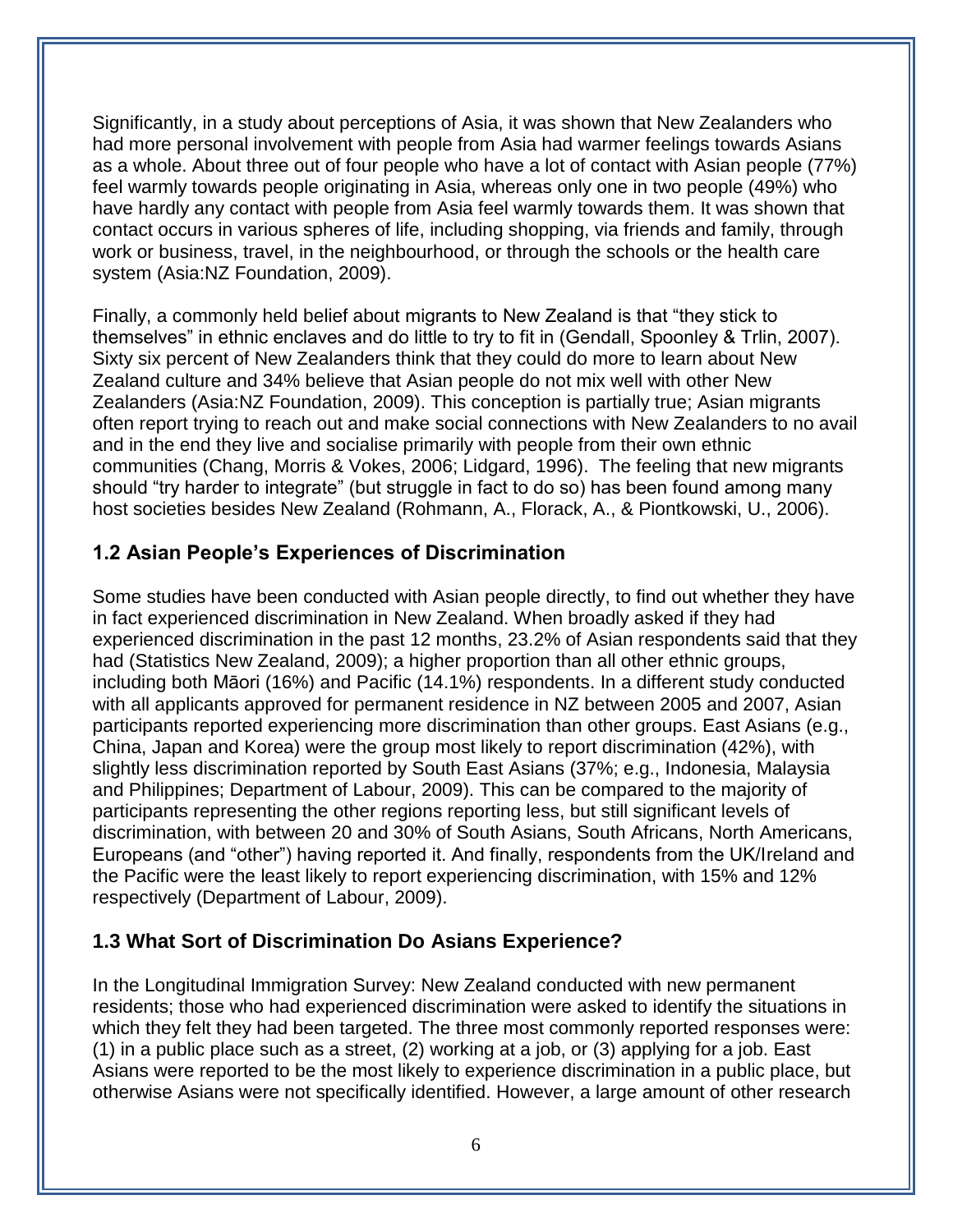conducted with Asian people corroborates this finding. The following sections will first summarise the discrimination that Asian people have reported experiencing in public places, and second will review the reports on the barriers Asians face in gaining equal access to employment based on their ethnicity.



Source: Department of Labour, 2009

# **2. Harassment in Public**

Many publications have been released in New Zealand that provide anecdotal accounts of harassment experienced by Asian people in public places. This usually takes the form of racist epithets uttered by passers-by or in more extreme form by having eggs thrown at them on street corners or drinks spilled on them at bars. The following sections review the literature on harassment towards Asian people and provide direct quotes describing their experiences where possible.

## **2.1 Korean Experiences in Christchurch and Auckland**

Thirty-six Korean migrants were interviewed about their experiences in Christchurch, and nearly all of them reported having been on the receiving end of some harassment since they arrived in the city. There were many reports of verbal abuse, including the oft-uttered sentiment of "go back where you came from". The more physical abuse included eggs and stones being thrown at them or their cars. They reported that most (but not all) of the harassment was inflicted on them by teenagers.

One woman told the interviewers that she would go for daily walks and be harassed every other day:

> *"They used their middle finger and used the f-word and … like Asian bitch, like that, those kind of things. Always are horrid, whenever I walk."*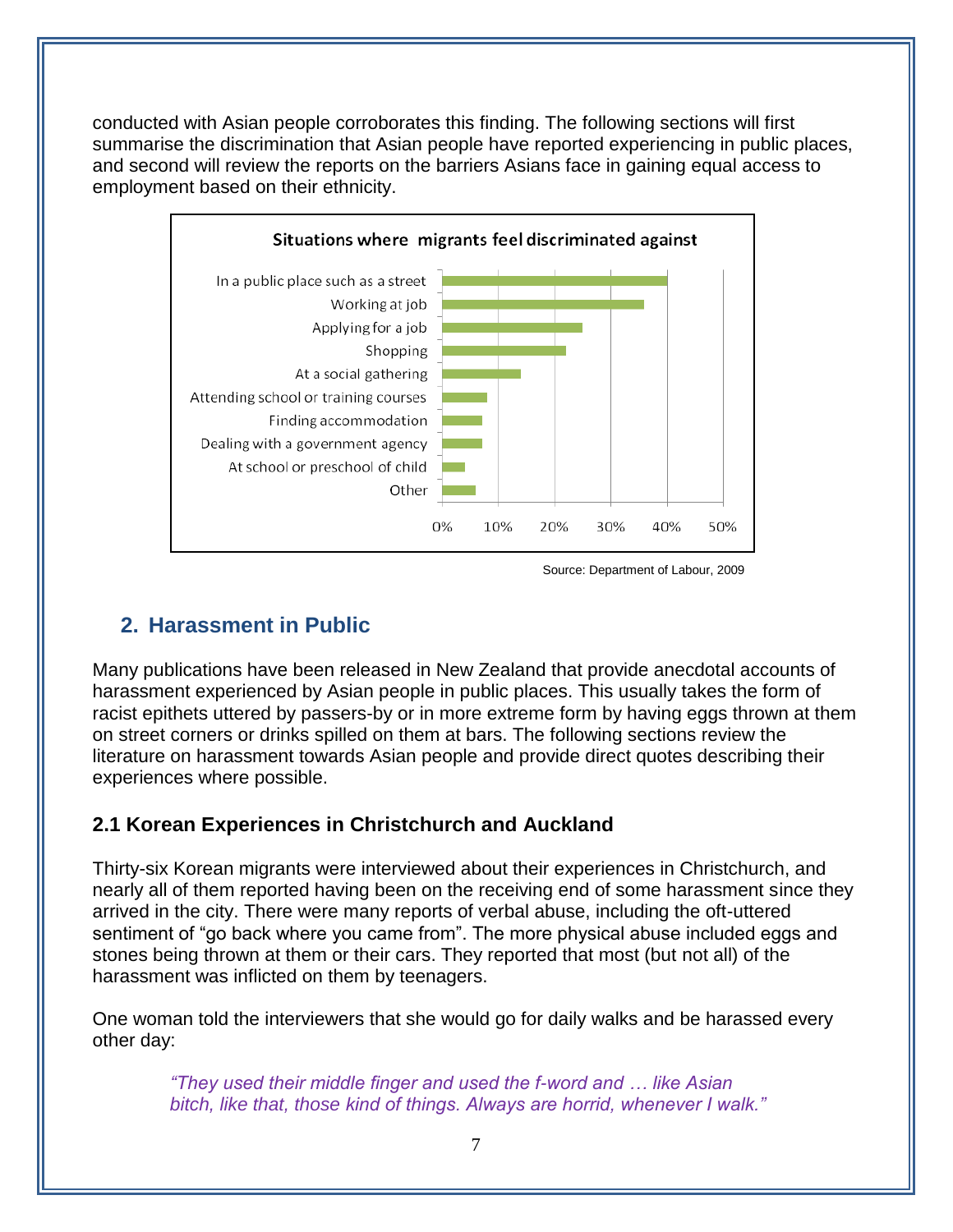One day a group of teenagers began throwing stones at her and simply laughed when she confronted them. This experience was similar to that of a dairy-owner who reported that teenagers would throw eggs and stones through the open door of his dairy. He found this very stressful and ended up selling the establishment, listing the harassment as one of the reasons for doing so.



The migrants explained that they thought the harassment and

Source: Asia:NZ Foundation

discrimination they experienced was at the hands of low-class and less educated New Zealanders who were perhaps ignorant about people from other cultures. They believed it to occur more at an individual level rather than a societal one (Chang, Morris & Vokes, 2006).

Korean migrants in Auckland reported very similar experiences of discrimination and harassment. They faced intolerance based on their language abilities and appearance, as well as verbal and physical harassment (Meares, Ho, Peace & Spoonley, 2010b).

> *"When I walk in the streets, teenagers swear and spit at me. When I drive people point out that I"m Asian and swear at me."*

#### **2.2 Chinese Employers and Employees in Auckland**

In a study designed to understand the economic integration of migrants from the People's Republic of China in Auckland, respondents also provided reports of the discrimination they felt faced Chinese migrants in general (Meares, Ho, Peace & Spoonley, 2010a). Nearly two thirds of the participants did not feel that migrants were discriminated against in the workplace (that is 60% of employers and 65% of employees). A much greater number believed that migrants faced either some or a lot of discrimination on the street (65% of employers and 80% of employees). As is common, when asked about their own personal experiences of discrimination they reported lower levels than what they believed their group as a whole experienced. However the number of participants who said they had personally experienced discrimination was still large (30% of employers and 55% of employees). Like with the Korean migrants, these experiences were most often at the hands of young people in the streets.

> *"One day I went shopping. Two young guys said nasty words to me in the shop. I felt very uncomfortable."*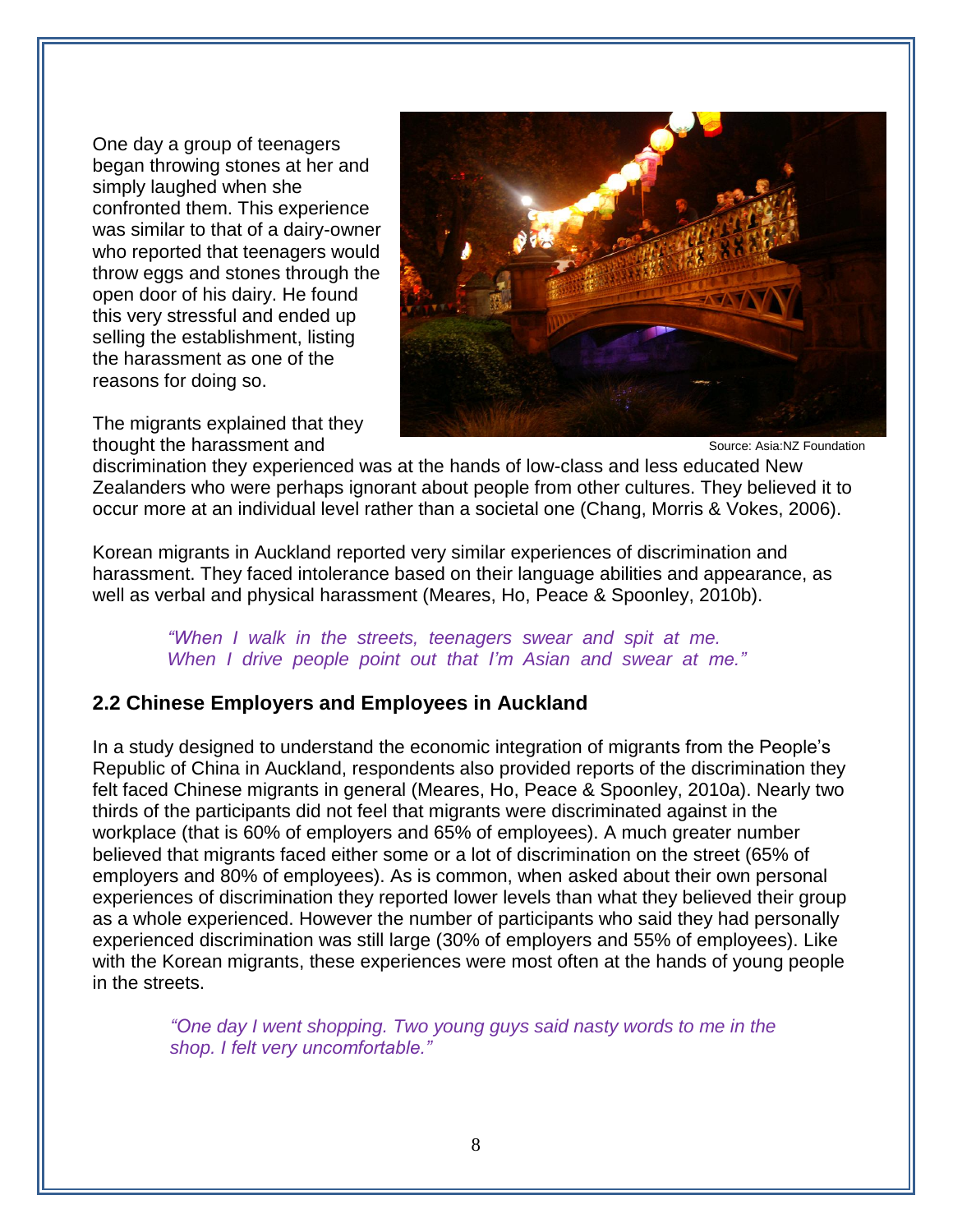*"Most of the local people are kind and friendly toward new migrants. One time a few young guys said nasty words to me from a bus window."*

It can be seen that some of the respondents also expressed the same opinion held by the Korean migrants: that it is not all New Zealanders who discriminate against them (Meares, Ho, Peace & Spoonley, 2010b). It is clear that the perpetrators of harassment and blatant discrimination are perceived to be the younger, less educated and lower class New Zealanders, whereas the majority of New Zealanders are perceived to be friendly and more open to diversity. That's the good news. The bad news is that the subtle and hidden discrimination is more pervasive. This will be illustrated in Section 3 on the employment inequities.

#### **2.3 Reporting Racism in Nelson/Tasman**

A survey of migrants and their personal experiences of racism was taken in Nelson/Tasman with the express purpose to design and instate a reporting system for racist incidents (Kohner, 2009). Of the 184 participants of 48 different ethnicities, it was found that 81% of them had experienced racism personally and 86% had witnessed racist incidents. While Asian specific information was not given, several Asian-specific incidents were reported. Part of the motivation for creating a system for reporting racism was a statement made in the Settling In Nelson/Tasman report in 2005 that said that there was "widespread racism against Asians in the street" and that there was no way to deal with it. Focus groups were held with the participants to get a sense of the nature of the racism and discrimination. Among the incidents reported were many Asian-specific examples. The examples were again dominated by discriminatory acts led by young people:

"*I have witnessed an incident where youths in a car have thrown food and shouted insults at [Asian] friends standing on the footpath."*

Referring to threats received, one participant relayed this experience:

*"Someone said "Asian" and made a motion as if to slit throat."*

Included with the reports of harassment were a couple of examples of physical violence:

*"Last year at fish and chip shop someone hit son, and said "get out". Son say "why hit?" He say "you look like [Asian]"."* (Kohner, 2009)

#### **2.4 International Students' Experiences of Harassment**

As part of the Safer Students Campaign in Christchurch, an online reporting system has been launched for international students to confidentially report any incidents of harassment they experience or witness ([www.report-it.org.nz](http://www.report-it.org.nz/)). In the first year of its launch, it was found that two thirds of the students who had been harassed were Asian. Importantly, several resolutions to the harassment cases were made once they were reported on the website.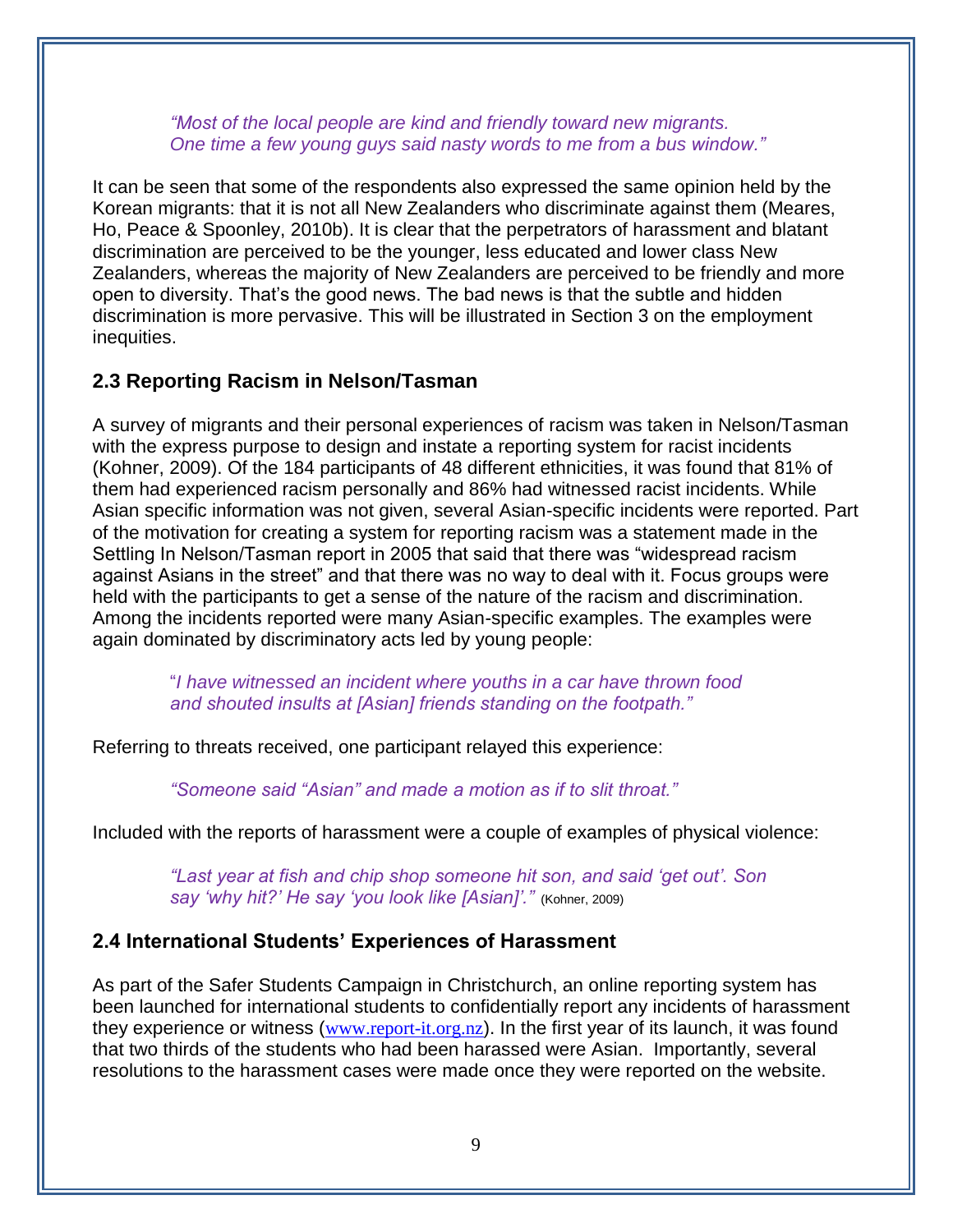

Source: Safer Students Campaign, 2009

# **3. Unequal Access to Employment**

Not being able to gain fair access to employment and equitable income is arguably more detrimental than the experience of verbal and (mild) physical harassment. It certainly has more impact on socio-economic standing.

Analysis of the NZ census data reveals that Asian people who have entered NZ through the General Skills Category have higher levels of unemployment and lower levels of employment than all other migrant groups entering NZ under the same category. Within this category, both male and female South Asians who have been in NZ between 0 and 2 years have the highest rates of unemployment (15.6% for males and 19% for females), although they are the group with the highest number of university qualifications and lowest number with no qualifications or school only. Similarly, both males and females from East Asia who have been in NZ between 0 and 2 years have the lowest employment rates of all groups (38.9% for males and 28.7% for females; Department of Labour, 2003).

An article published in 1998 provides a comparison of migrants in the workforce from three different census years (1981, 1986 and 1996) and finds that migrants originating in Asian countries have become more disadvantaged over time. As is shown in the following graph, in 1981, migrants from Europe, North America, Pacific Islands and Asia all had similar levels of income to one another, and were all equally disadvantaged compared to alike New Zealandborn citizens (earning about 25% less). By 1996, the gap between the income levels for NZborn and migrants originating in English-speaking countries began to close. On the other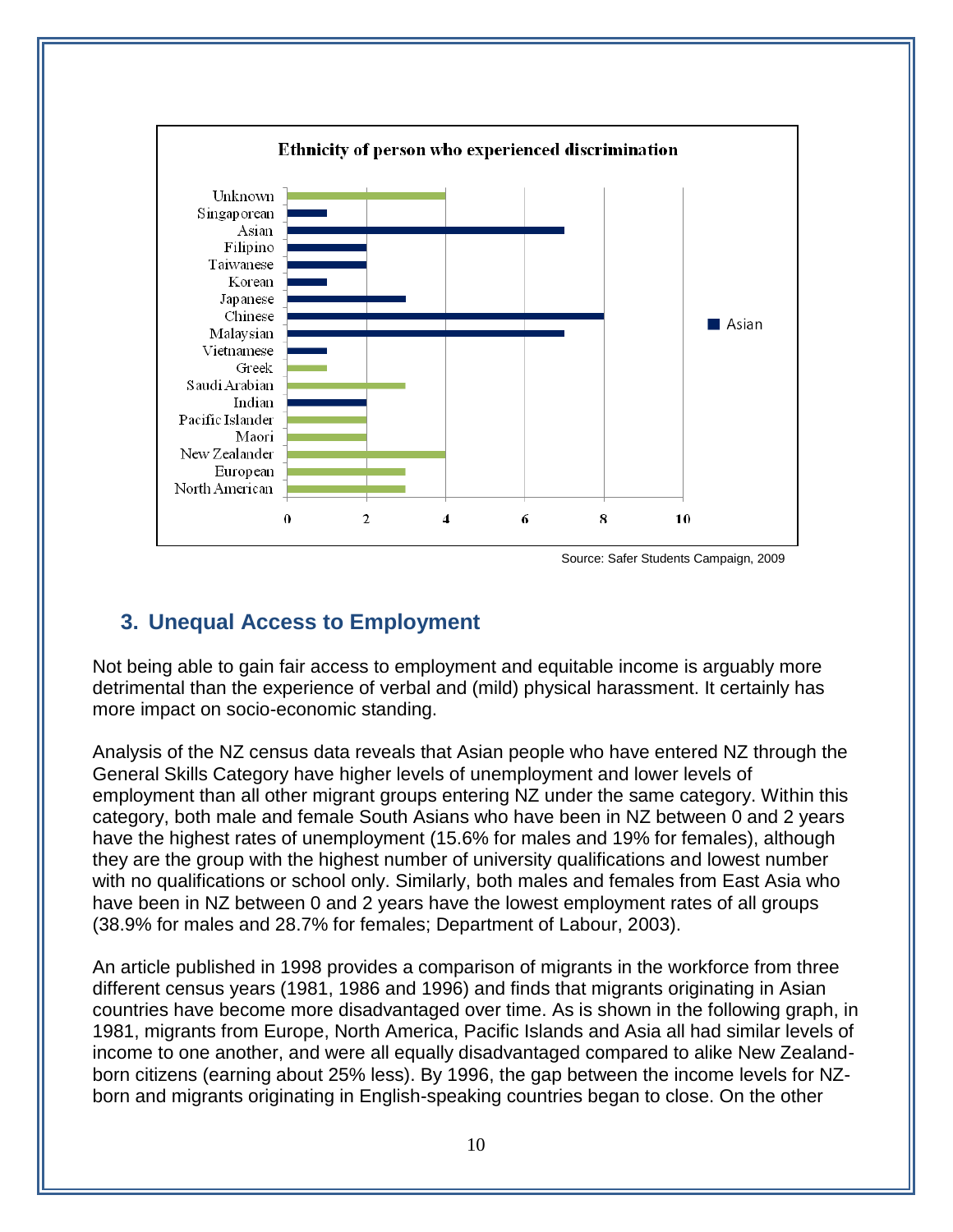side, the gap in income levels widened between NZ-born and migrants originating in non-English speaking countries. This was especially true for Asians. Whereas in 1981, Asians had income levels approximately 25% less than comparable NZ-born citizens, by 1996 they were making nearly 60% less. One possible explanation given was that the changes to the labour market in the 1990s caused Asian people with insufficient English language skills to be penalised by the greater competition for jobs.



Source: Winkelmann & Winkelmann, 1998

Asians have also been repeatedly shown to be at a disadvantage in gaining employment, compared with NZ-born job applicants. The follow sections will summarise this research.

## **3.1 Sri Lankan Migrant Experiences Accessing Employment**

One hundred and fourteen Sri Lankan migrants were interviewed in four NZ cities (Auckland, Wellington, Hamilton and Palmerston North) about their experiences in finding employment in New Zealand (Basnayake, 1999). About half of the respondents said they felt discriminated against when searching for employment. One third were not employed, although at the time the study took place Sri Lankans had the highest level of tertiary education in the country, and 92% identified as either fluent, very fluent or spoke English as a first language. Nearly half of the respondents who were unemployed had not been asked for an interview. When asked to state whether they felt the barriers were present because they needed to upgrade their English, qualifications, computer knowledge or that they were currently receiving training, many of the migrants nominated their own "other" reasons for the disadvantage that were beyond their control, such as:

"*Lower the age and change the pigments of the skin."* 

*"Change the colour of the skin."*

*"Change name to an English name."*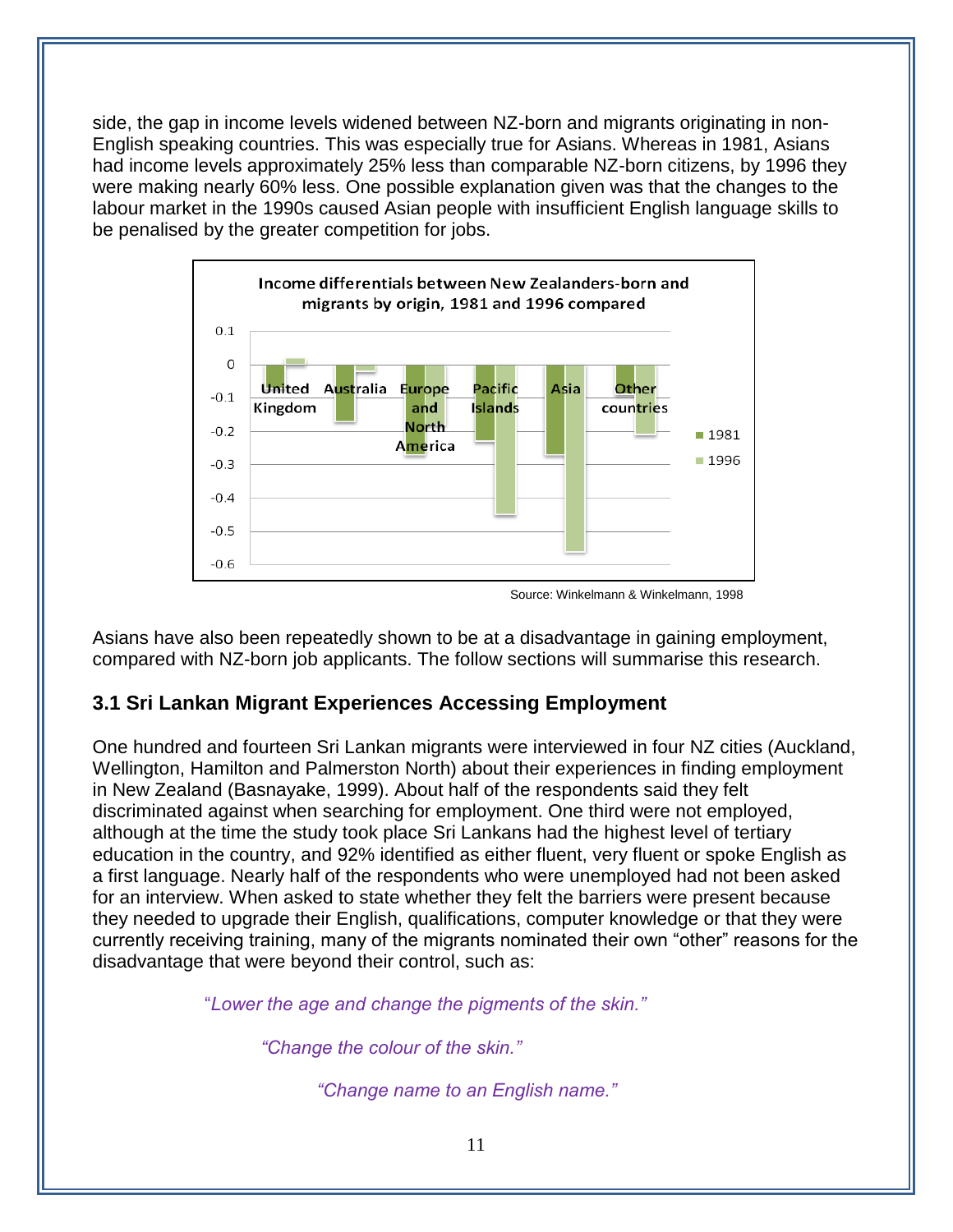Of those employed, a third of them had experienced discrimination in the workplace. A large portion of them believed this was due to their race, colour, accent or having an ethnic name. The half who had not experienced discrimination stated that they were aware that Sri Lankans faced discrimination in the workplace. The most commonly reported sources of discrimination were employers (65.5%), recruitment consultants (56.4%), general public (27%), employees (20%) and Work and Income New Zealand (20%) (Basnayake, 1999).

### **3.2 HR Professionals and Recruitment Consultants' Experiences**

A group of human resource professionals and recruitment consultants provided information about discrimination facing all New Zealanders searching for employment (Burns, 2000). When asked if they felt that people faced unfair barriers to employment, 95% of the respondents said yes. Two of the most cited reasons for the discrimination can be broadly related to Asian people: non-New Zealand accent (70%) and different culture (57%). Half of



the respondents believed Asians to specifically face discrimination (compared to 37% who nominated Pacific people and 32% who thought Māori were targeted). Slightly fewer than 40% of respondents reported having first hand experience of discrimination towards Asians, which differed significantly between HR professionals (31%) and recruitment consultants (54%). Managers and clients of the professionals/consultants were overwhelmingly identified as being the perpetrators of discrimination (88%). Another significant finding was that 25% of respondents reported that recruitment consultants themselves had been found to discriminate against clients. One recruitment consultant offered this as a potential explanation:

*"I would say that 75 percent of clients we deal with discriminate when they describe what they want in an employee. Because the client pays us to find that employee, we in turn have to discriminate every day. It is morally and ethically against our views but the bottom line is the company"s needs."* 

Source: Burns, 2000

## **3.3 Wearing Your Ethnicity on Your Sleeve**

In a series of innovative studies, a research group at Auckland University's School of Business was able to clearly illustrate that Asian people are not given equal access to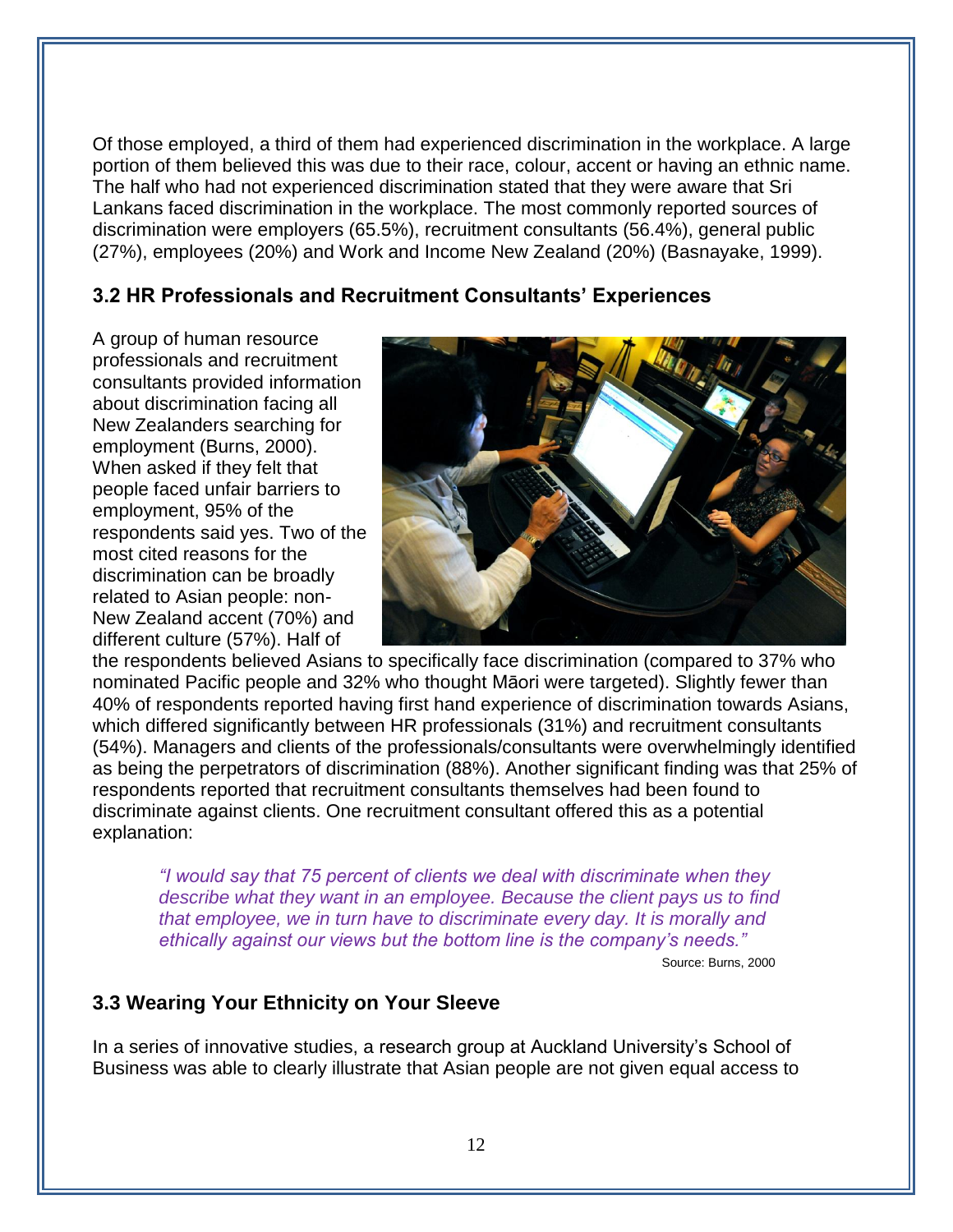employment. Those with ethnic names and ethnic qualifications fare the worse, even when their CVs are comparatively the same as Pākehā applications (Wilson et al., 2005).

The researchers created CVs for "overqualified" Asian and Pākehā job applicants in three studies. They then gave them to Human Resource Management students (practicing managers and undergraduates) to rate for suitability and shortlist the best three. The first study showed that Pākehā applicants were rated as more suitable than Indians, who were rated as slightly more suitable than Chinese applicants. Furthermore, those who had ethnic sounding names (as opposed to anglicised Asian names) were rated even worse. Of those shortlisted, 63.5% were Pākehā and the remainder were evenly split between the Indian and Chinese applicants.

The second study aimed to test the hypothesis that Asian migrants are disadvantaged in seeking employment because their Asian qualifications are unknown to the majority of employers. Other research has shown that employers indeed prefer applicants to have NZ qualifications (Butcher, Spoonley & Trlin, 2006; Henderson, 2003), but the results of this study show that this explains only part of the picture. Applicants this time were Pākehā, local Chinese (with New Zealand qualifications), Chinese migrants (with Chinese qualifications) and UK/Canadian migrants (with UK/Canadian qualifications) and their CVs were given to participants to rate and shortlist. Pākehā applicants were again rated the highest and Asian migrants the lowest. In line with the results from the first study, Pākehā were shortlisted nearly 60% of the time. The difference was that no Chinese migrants were shortlisted, and surprisingly the UK/Canadian migrants were shortlisted more often than the local Chinese applicants. The fact that no Chinese migrants were shortlisted, whereas some local Chinese applicants were, partially supported the hypothesis that Asian migrants are at a disadvantage due to their foreign and unknown qualifications. However, the result that local Chinese were shortlisted less often than UK/Canadian qualifications suggests that it is more than just their qualifications that are putting Asians at a disadvantage in seeking employment.

The third study in the series aimed to test whether the first two studies were underrepresenting the inequities faced by Asians applying for jobs. They argued that since the pools of CVs given to the participants in the previous studies were evenly split between applicant ethnicity, Asians were being overrepresented in terms of the wider New Zealand population. They decided to vary the number of (local) Chinese applicants that they included in a pool of ten (otherwise Pākehā) applications. In all cases, Chinese applications were shortlisted significantly less often than if they had been chosen at random. Almost unbelievably, when eight Chinese applications were provided in a pool of 10, two of the participants chose to only shortlist the Pākehā CVs and declined to shortlist a third (Chinese) applicant (Wilson et al., 2005).

| Chinese candidate selection by pool representation |      |      |       |      |  |  |
|----------------------------------------------------|------|------|-------|------|--|--|
| <b>Number of Applicants</b>                        | 2    | 4    | h     |      |  |  |
| <b>Expected Selection (%)</b>                      | 20   | 40   | 60    | 80   |  |  |
| Candidates Selected - Actual (%)                   | 4.44 | 13.3 | 33.33 | 37.8 |  |  |
| Source: Wilson et al., 2005                        |      |      |       |      |  |  |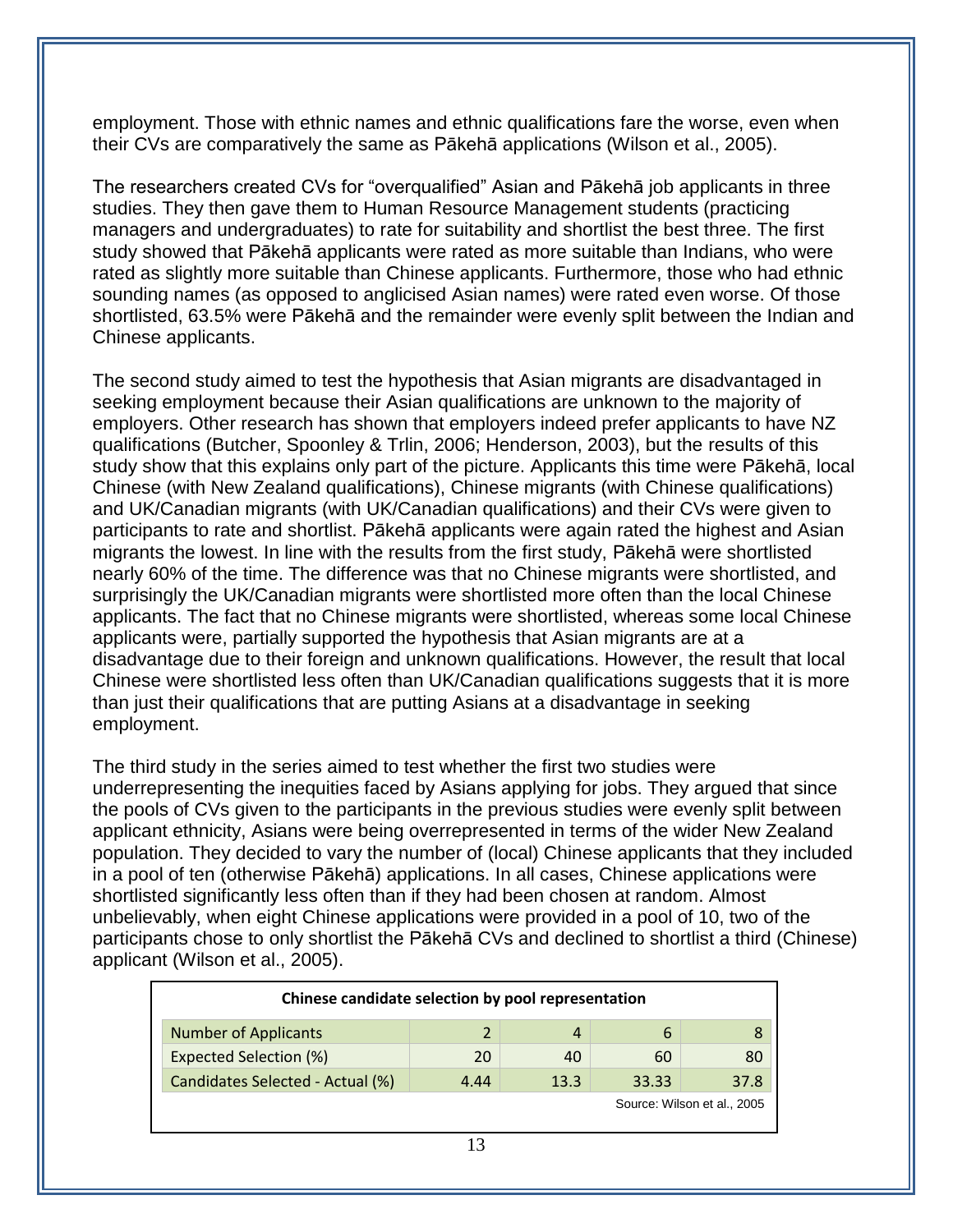Other researchers conducted a study to highlight the discrimination faced by Asian people seeking employment with real recruitment consultants who thought they were facing real job applications rather than suitability scenarios (Ward & Masgoret, 2007).

Four CVs were fabricated for two fictional people, one NZ European and one Chinese. They had equivalent experience and qualifications; the differences between them were the names, citizenship and the location of their education and initial employment (i.e., New Zealand versus overseas Chinese qualifications). The CVs were sent to 85 recruitment agencies for technology and sales.

The results clearly showed NZ European to again be favoured over Asian applicants. The NZ European applicants received requests for future contact with consultants more often (28%) than did the Chinese applicants (9%). Similarly, 27% of the Chinese applicants were told that there were no current opportunities compared with 3% of European applicants being told this.

These findings together illustrate that Asians in New Zealand face inequities in their access to employment compared to NZ Europeans. Asian migrants with foreign qualifications and ethnic-sounding names have a much lower chance of gaining suitable employment than NZ Europeans and other migrant groups. However, this research also indicates that Asian people who are born and raised in New Zealand, with New Zealand education and employment experience, face inequality compared to white-skinned, English speaking migrants with foreign qualifications.

# **4. Coping with Discrimination**

Despite these reports of discrimination, when asked how satisfied they are with their lives, Asian people report feeling just as satisfied as other groups, if not slightly more so. So how do they cope with the discrimination that they face?

|                                                 | <b>European Māori</b> |      | <b>Pacific</b> 1 | <b>Asian</b> |
|-------------------------------------------------|-----------------------|------|------------------|--------------|
| Very satisfied / satisfied with<br>life overall | 87.1                  | 81.5 | 80.2             | 84.1         |

Source: Statistics New Zealand, 2009

Given the depth and breadth of research showing evidence of discrimination against Asians in New Zealand, one might be hard pressed to explain the high levels of life satisfaction reported by Asians in a recent national survey (84%, trailing only NZ Europeans). In fact, Asians are accustomed to using secondary control strategies, that is, coping strategies that involve changing oneself to accommodate external pressures rather than engaging in a confrontational and costly campaign to change external circumstances beyond one's control (Yamaguchi, 2001). There is evidence to suggest that Asians cope with prejudice and discrimination directed against them by putting it out of mind or minimising the experience. For example, the Human Rights Commission's 2009 Race Relations report found that 752 of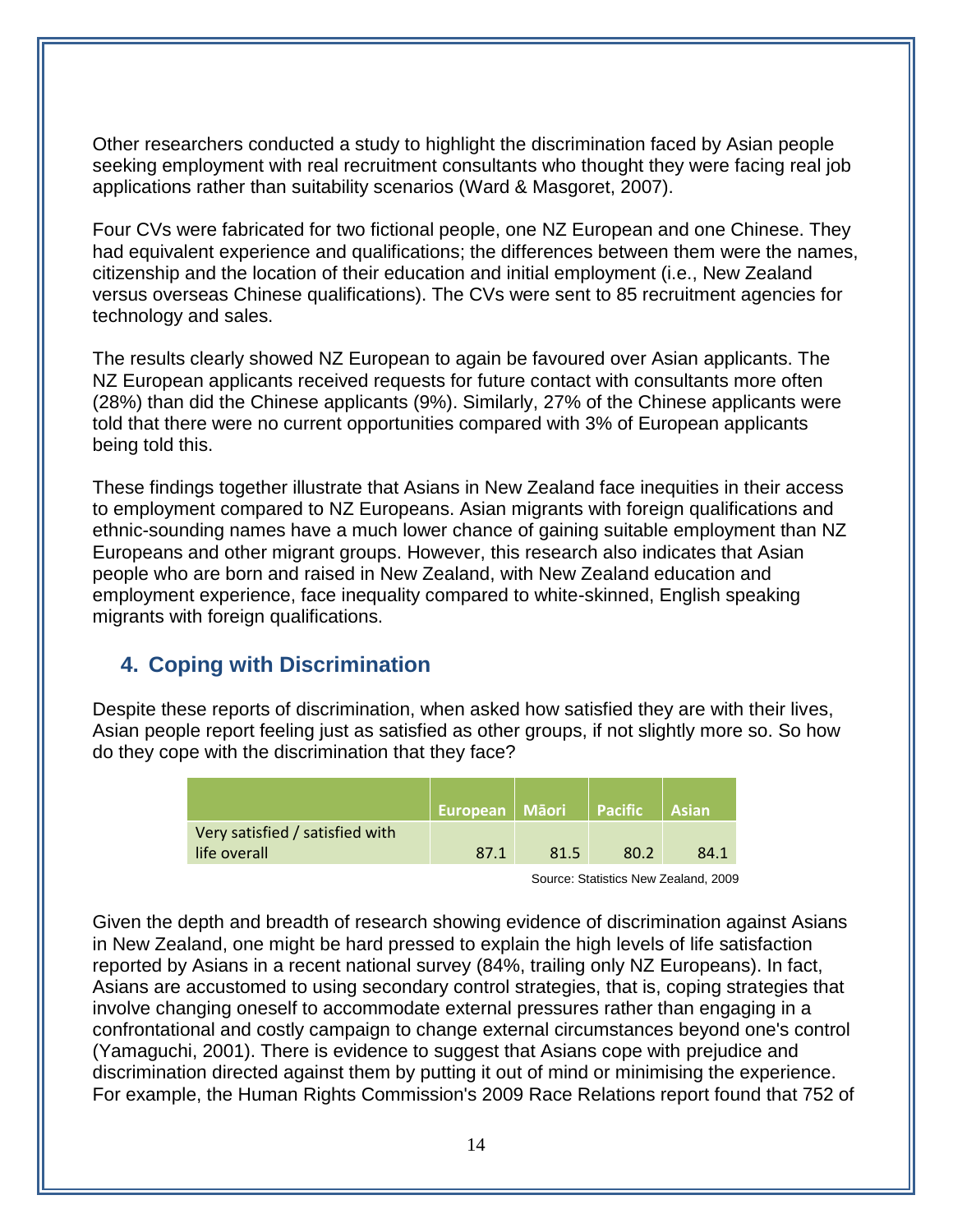the 1253 race-related complaints directed towards it were for comments by MP Hone Harawira, and were typically filed by male NZ Europeans. The group that complained the most about racial discrimination were NZ Europeans, the ethnic group that experiences discrimination the least in NZ society. Even excluding complaints following the Harawira incident, 25% of complaints were by NZ Europeans, 13% by Māori, 7% by Indians, and 10% by other Asians. This does not fit well with a portrait of whingeing ethnic minorities in Aotearoa/New Zealand, but rather ethnic minorities coping with a dominant and vocal majority.

# **4.1 Life Satisfaction and Quality of Life**

More in-depth qualitative research suggests that Chinese migrants downplay the importance of the experience of discrimination and attribute these incidents to a few bad apples (e.g., young, drunk, and poorly educated people) rather than to Kiwis in general. Although few new migrants reported close relationships with Kiwis, they felt like they were treated with respect by people that knew them. Once in a position of employment, they also reported that treatment towards them was fair, with promotions based on merit (Liu & Moughan, 2010). While the experience of discrimination may be common, it is also occasional, and far outnumbered by more pleasant and fulfilling encounters.

For many Asians, migration to New Zealand is a one-way street, a choice taken for their children's education (Chang, Morris & Vokes, 2008; Meares, Ho, Peace & Spoonley, 2010b) or in search of a higher quality of life in a clean and healthy physical environment. The experience of discrimination, while common, is not frequent enough to spoil other aspects of the lifestyle they have chosen. Some people report feeling less stress in New Zealand and having more time to spend with their families than they had in their home countries (Meares, Ho, Peace & Spoonley, 2010b) and report similar current levels of stress to other New Zealanders (AC Nielson, 2008). They also have comparable high levels of subjective wellbeing to Pākehā, Māori and Pasifika (AC Nielson, 2008).

> *When I look back at Hong Kong and compare it with here, I have no regrets… when I go back to Hong Kong, I cannot see the air, the skyline… and the stress… here it is so quiet, you are able to talk… Hong Kong, no way. Always busy, busy, busy!"*

> > Source: Spoonley & Meares, 2009

## **4.2 Acculturation Strategies**

Four acculturation strategies that migrants can adopt have been identified in the research literature (integration, assimilation, separation and marginalization; Berry, 2001). Studies conducted both inside and outside of New Zealand show the *integration* strategy to be the most beneficial for a migrant's psychological and sociocultural adjustment with his or her new host society (e.g., Berry, Phinney, Sam & Vedder, 2006 for the international context and Ward & Lin, 2005 for the New Zealand one). This means that the migrant feels strongly attached to the traditions of his or her home or ethnic origins and is also highly involved in the practices of the new host society (as opposed to placing greater importance on one or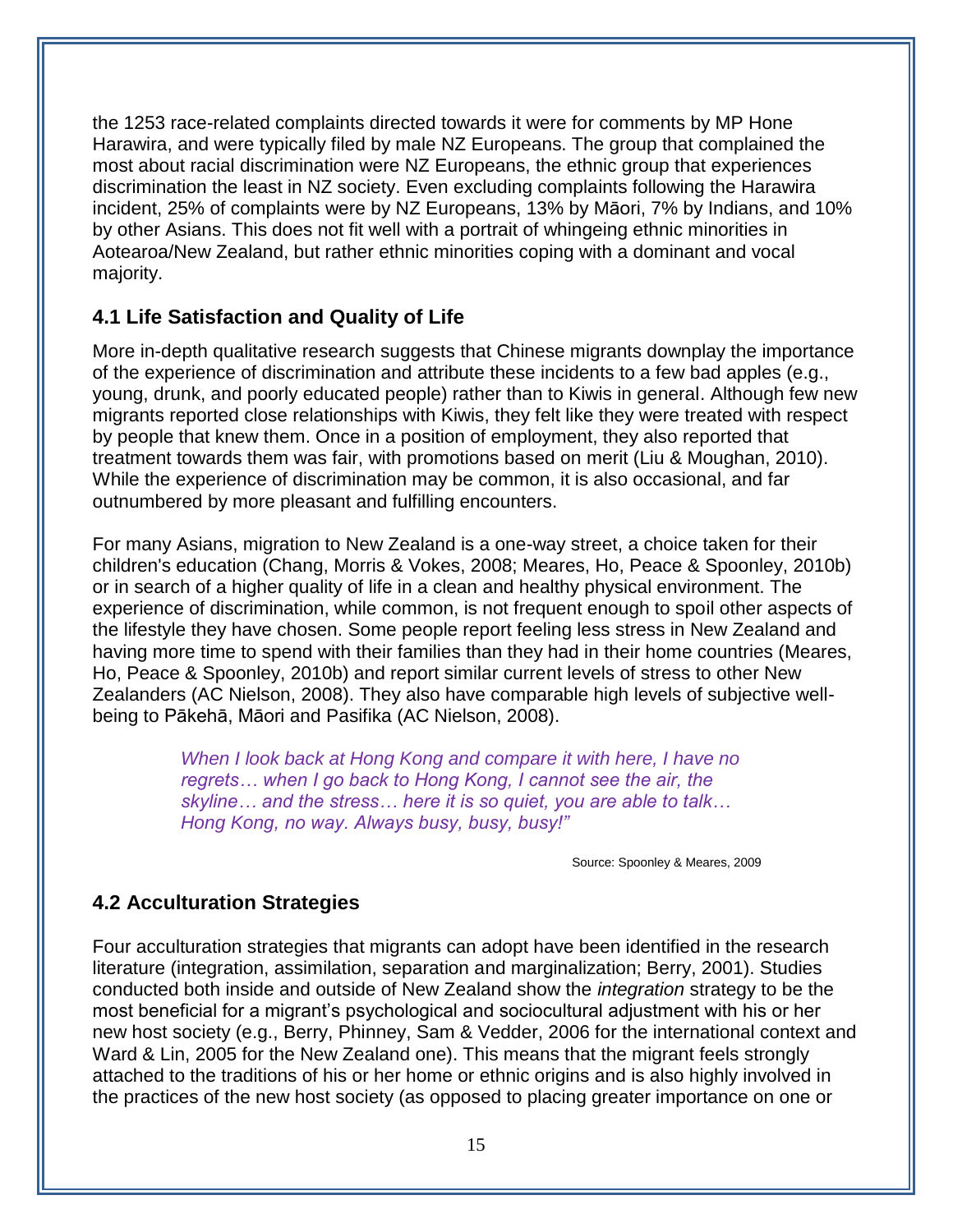the other culture, or neither of them). Research has shown that the majority of New Zealanders (82%) endorse the *integration* strategy for migrants (Ward & Masgoret, 2008; which differs from other countries like the United States and France, where assimilation, or rather completely adopting the values of the new culture, is promoted). In a study conducted with young migrants in New Zealand, it was found that those who maintained their ethnic identity as well as adopted the new national identity had better school adjustment, educational achievement and had high levels of self-esteem and life satisfaction (Ward & Lin, 2005).

Qualitative research with members of the New Zealand Chinese Association (representing multi-generation Kiwi Chinese for the most part) found that the typical identity strategy used by this group was to not differentiate oneself strongly from other New Zealanders (Liu & Moughan, 2010). Interviewees were not able to describe how Chinese leadership styles differed from mainstream New Zealand leadership styles, and attachment to Kiwi Chinese identity was more a matter of intuitive comfort level rather than clearly articulated or definable qualities of difference. Virtually all people in this group saw their dual heritage as both Kiwis and Chinese as an asset, and visualized themselves as being able to bridge communities, even though they were aware that their Chinese language skills were often insufficient.

While they would have emigrated to New Zealand under different circumstances (of low numbers of migrants), their successful integration into New Zealand cultural life points to a strategy of acculturation that does not involve differentiating oneself from the mainstream, but viewing oneself as a combination of qualities from both the heritage ethnicity and society at large-- in short, an assimilative integration strategy. New migrants by contrast clearly identified themselves as Chinese, and were able to articulate clear differences between themselves and Kiwis. These results suggest that a multi-generational pattern of acculturation for Asian migrants is one pathway forward (Liu & Moughan, 2010). But this type of integration is by no means assured in the contemporary environment of large numbers of new migrants being able to form ethnic enclaves both for their own comfort and as a shield against prejudice and discrimination from society at large. If such a pattern were to emerge and be sustained, then the 20<sup>th</sup> century "Kiwi Chinese" pattern of multigenerational integration would no longer be viable. Furthermore, in the current economic environment the historical pattern of integrative acculturation which came at the cost of the loss of Chinese language skills in the Kiwi Chinese group, which is a significant loss if New Zealand is to establish higher levels of trade with China.

# **5. Importance of Promoting Social Inclusion and Cohesion**

Skilled migrants are increasingly sought in New Zealand to fill gaps and shortages that exist in the labour force. Ensuring that migrants feel welcome, supported and satisfied with their lives in NZ, as we have seen, will in turn increase self-esteem and good mental health. On the other side of this, migrants' experiences of discrimination, not having close friends, spending time only with their own ethnic groups, and being unemployed were all shown to predict the diagnosis of clinical levels of depression for Indo-Chinese refugees (Pernice & Brook, 1996). Racial discrimination (including physical and verbal abuse, as well as unfair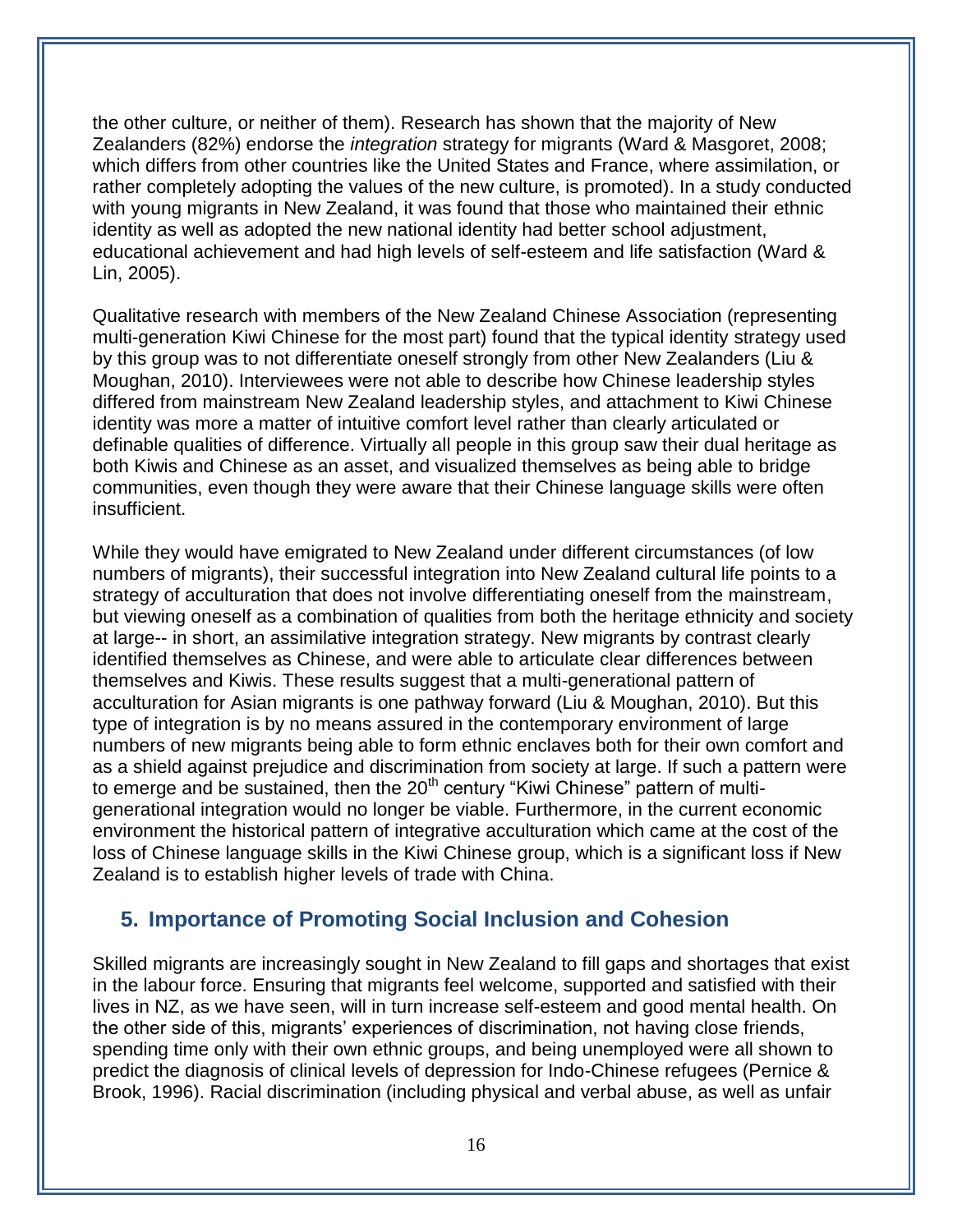treatment in the workplace) are associated with poor or fair health, including lower physical functioning, lower mental health, smoking and cardiovascular disease (Harris et al., 2006). In addition, it has been shown that some migrants choose to permanently leave New Zealand because of difficulties settling in, not feeling like they belonged and the inability to find work (Shorland, 2006).

In New Zealand public policy, social cohesion has been defined as being composed of five dimensions: belonging, participation, inclusion, recognition and legitimacy (Strategic Social Policy Group, 2008). The research outlined here has shown that each of these five dimensions are promoted by New Zealanders to some extent, but are also severely compromised. Taking further steps to overcome the inequalities facing Asians in New Zealand, specifically with reference to their access to employment, will help pave the way to a more socially cohesive New Zealand.

# **6. Where Do We Go From Here?**

This is the first report to explicitly outline all of the research in New Zealand showing Asian people to face the greatest level of discrimination of all ethnic groups. This group is heterogeneous and so are their settlement outcomes. Asians comprise a broad group of people originating from the largest continent on earth and, consequently, different Asian groups have different experiences in New Zealand. East Asians (e.g., those originating from China, Japan and Korean) have been shown to face particularly strong discrimination (both in overt and covert forms), but all Asian groups stand out compared to other ethnicities in terms of the treatment that they receive.

Asian migrants themselves have expressed that they are satisfied with life in New Zealand and many feel that the opportunities they sought in coming here have been met. They admit that they experience discrimination as a group, but feel that New Zealanders on the whole are friendly, welcoming and accepting of diversity, and the discrimination they face is at the hands of younger, less educated Kiwis. Their personal experiences of experienced discrimination tend to be less than what they have observed for their group in general. This, together with high life satisfaction levels suggests a psychologically resilient population that is able to cope with discrimination, and may thrive like the Kiwi Chinese over a multigenerational span.

While the majority of the findings here present a negative picture, it is essential to bear in mind that New Zealand is doing comparatively well internationally. This says that New Zealanders are committed to equality and fairness for all and are willing to work towards achieving this goal. New Zealanders' commitment to these values is important, as it has been argued that social cohesion will not be possible without changes being made by both migrants and New Zealand born towards achieving it (e.g., Strategic Social Policy Group, 2008). We need to encourage meaningful and extended contact between Asian people and other New Zealanders, since it has been shown that the more contact people have with Asian people, the warmer they feel towards them. More education is also needed for the public about Asia and Asian migrants in order to bridge some of the gaps that exist between them and other New Zealanders. As the typical experience is shouted epithets from the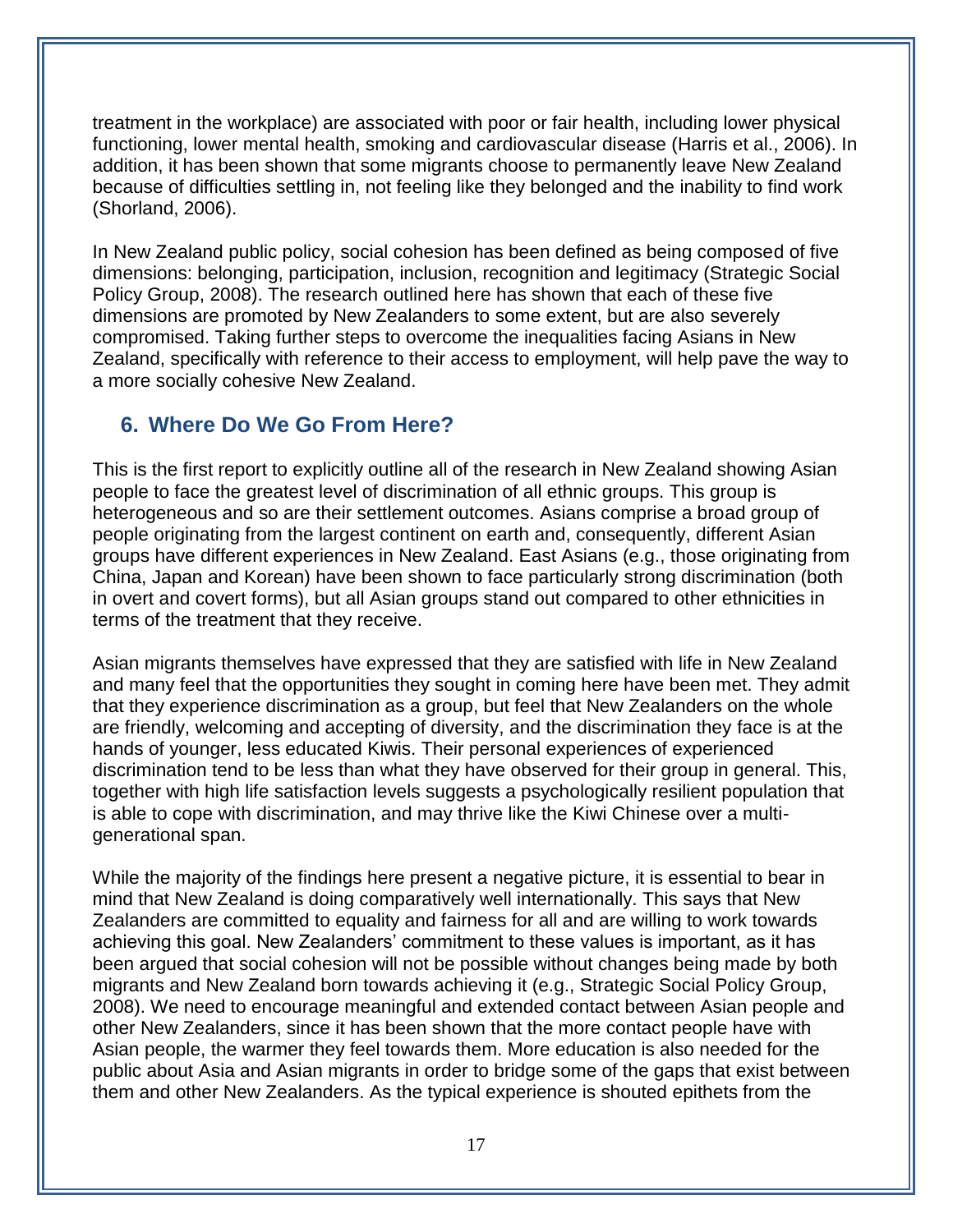street by young people, a strategy needs to be adopted to stamp out this form of egregious racism.

As stated at the beginning, the aim of this paper is to stimulate discussion surrounding these issues of discrimination rather than to answer the pressing question put forth here about how to move forward. It is our hope that by putting a spotlight on this important topic, dialogue can follow between individuals working in government policy, the public and private sector, and out in the community (representing Asian groups and non-Asian groups alike) about the steps that can be taken to remove the barriers facing Asian people in New Zealand.

At this stage, we would like to invite comment on these findings with the express purpose of developing a national strategy towards combating racism and discrimination against Asians. Our basic strategy is in accord with the Human Rights Commission's work following the desecration of Jewish graves: that discrimination against any New Zealander is damaging to all New Zealanders, and that any remedy will be collective.



Source: Asia:NZ Foundation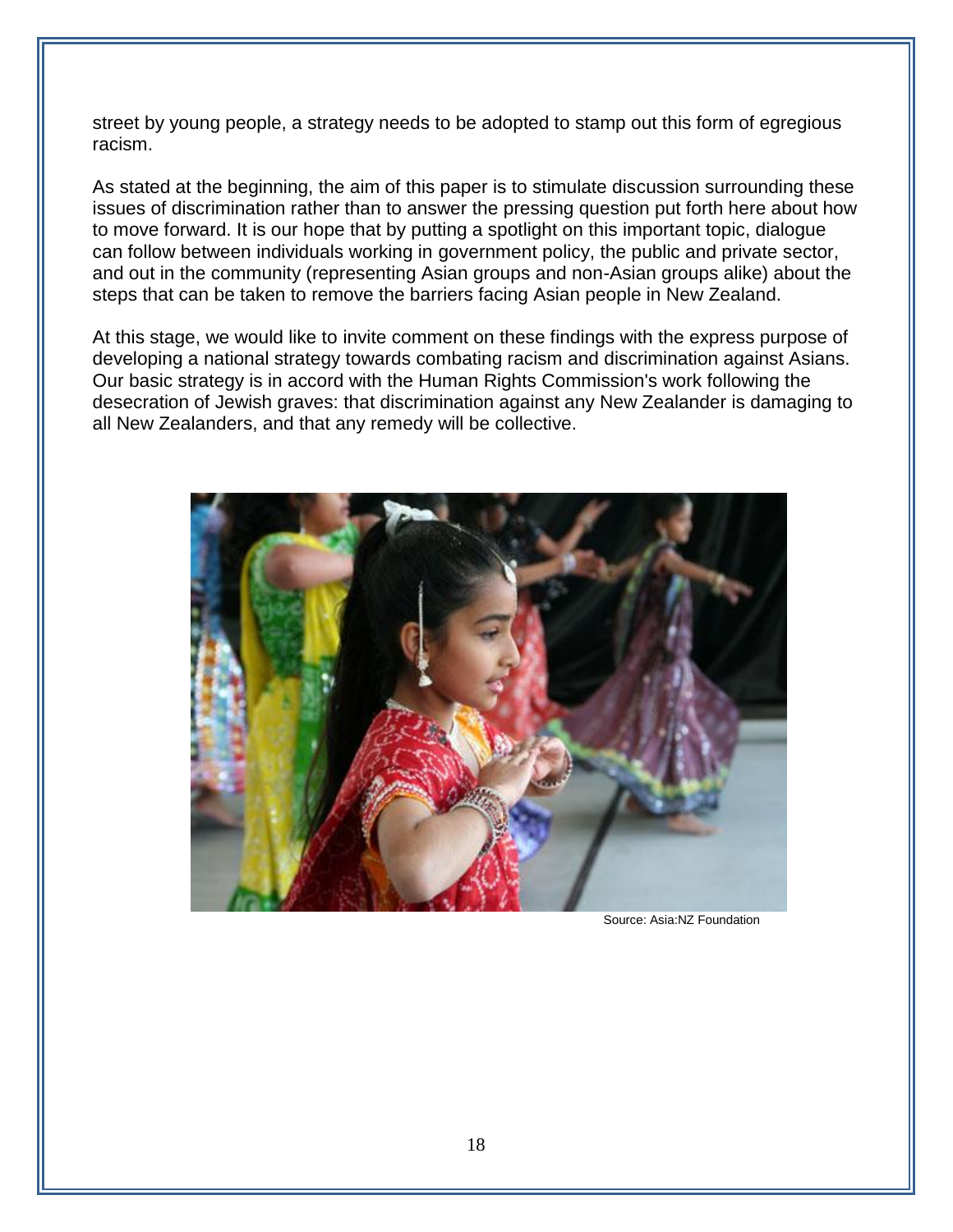#### References

ACNielson (2009). *Quality of Life Survey 2008 National Report.* Wellington.

Asia:NZ Foundation (2009). *Perceptions of Asia 2009.* Colmar Brunton, New Zealand.

Basnayake, A. (1999). *Employment experiences of Sri Lankan Migrants in New Zealand*. Equal Employment Opportunities Trust.

Berry, J.W. (2001). A psychology of immigration. *Journal of Social Issues, 57*, 615-631.

Berry, J. W., Phinney, J., Sam, D. L., Vedder, P.(eds.) (2006). *Immigrant Youth in Cultural Transition: Acculturation*, *Identity and Adaptation Across National Contexts.* Mahwah, NJ: Lawrence Erlbaum.

Burns, J. (2000). *Recruiting talent: A research report.* Equal Employment Opportunities Trust, Auckland.

Butcher, A., Spoonley, P. & Trlin, A. (2006). *Being Accepted: The Experience of Discrimination and Social Exclusion by Immigrants and Refugees in New Zealand*, New Settlers Programme Occasional Publication No. 13. New Settlers Programme, Massey University, Palmerston North.

Chang, S., Morris, C. & Vokes, R. (2006). *Korean Migrant Families in Christchurch: Expectations and Experiences.* Report to the Families Commission, New Zealand.

Dunn, K (2003, April). Attitudes toward immigrants and immigration: An Australian perspective. Paper presented at *New Directions*, *New Settlers*, *New Challenges: Building and Enhancing Communities Symposium*, Wellington, New Zealand.

Eurobarometer (2000). Attitudes towards minority groups in the European Union: A special analysis of the Eurobarometer 2000 opinion poll on behalf of the European Monitoring Centre on Racism and Xenophobia. Eurobarometer Opinion Poll.

Gendall, P., Spoonley, P. & Trlin, A. (2007) *The Attitudes of New Zealanders to Immigrants and Immigration: 2003 and 2006 Compared*, New Settlers Programme Occasional Publication No.17. New Settlers Programme, Massey University, Palmerston North.

Harris, R., Tobias, M., Jeffreys, M., Waldegrave, K., Karlsen, S. & Nazroo, J. (2006). Racism and health: The relationship between experience of racial discrimination and health in New Zealand. *Social Science & Medicine, 63,* 1428-1441.

Henderson, A. (2003). *Untapped Talents: The Employment and Settlement Experiences of Skilled Chinese in New Zealand.* In M. Ip (Ed) *Unfolding History, Evolving Identity: The Chinese in New Zealand,* Auckland University Press.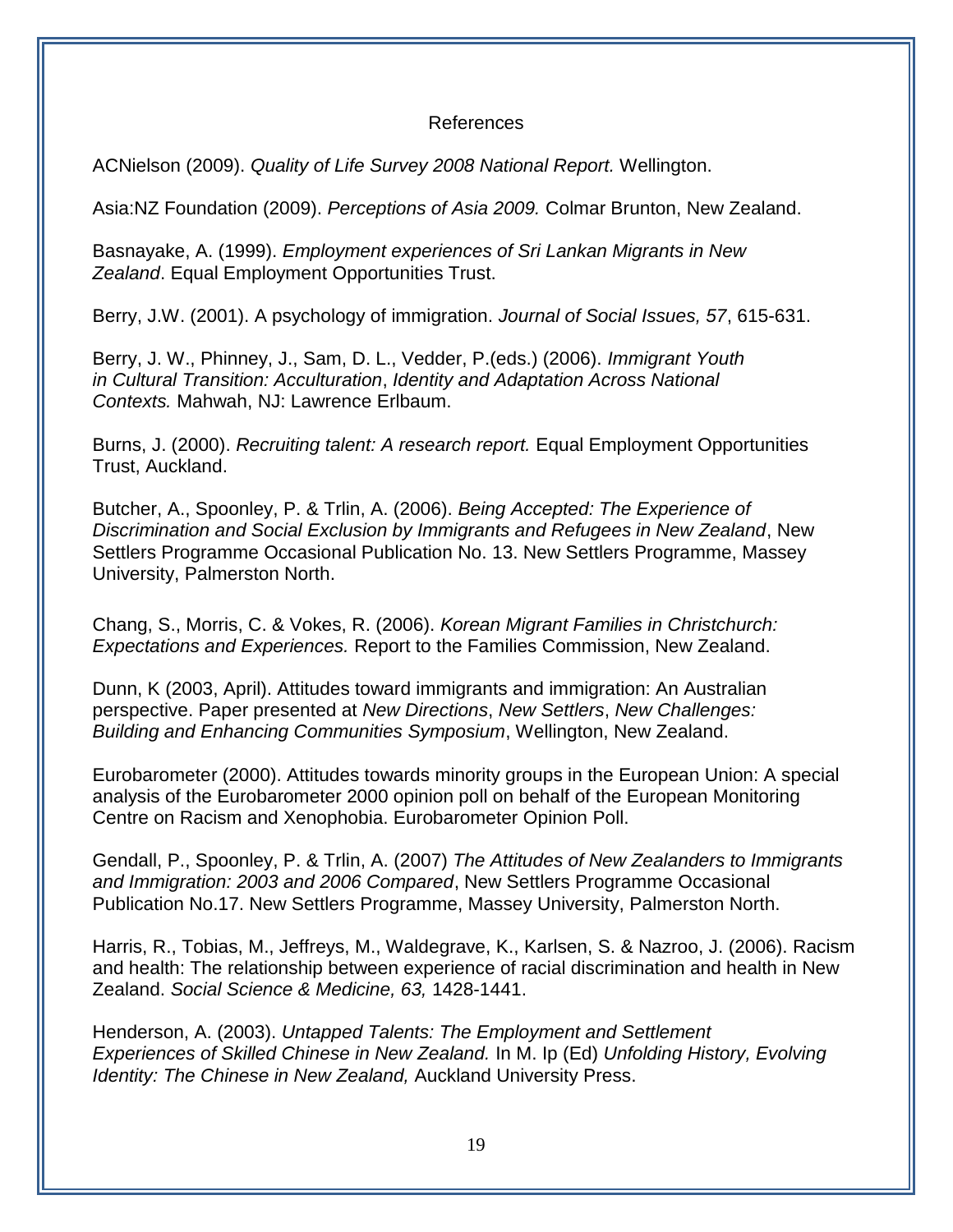Human Rights Commission (2009).*Tūi Tūi Tuituiā: Race Relations in 2009*. Aotearoa New Zealand.

IMSED Research(2009). *New Faces, New Futures: New Zealand. Findings from the Longitudinal Immigration Survey: New Zealand (LisNZ) – wave 1.* Department of Labour, New Zealand.

Kohner, D. (2009). *Towards a Reporting System for Racist Incidents in Nelson/Tasman: Diverse Communities Speak.* Tasman District Council & Nelson City Council.

Lidgard, J. (1996). *East Asian Migration to Aotearoa/New Zealand: Perspectives of Some New Arrivals.* Population Studies Centre Discussion Paper No. 12, University of Waikato, New Zealand.

Liu, J.H. & Moughan, A. (2010). Identity and leadership among New Zealand Chinese Youth: The New Zealand Chinese Association and its Youth Leadership Conference. Paper presented at the 4<sup>th</sup> International Asian Health and Well-Being Conference, July 5-6, Auckland, New Zealand (also presented in the Office of Ethnic Affairs' lecture series in Wellington).

Meares, C., Ho, E., Peace, R. & Spoonley, P. (2010a). *Bamboo Networks: Chinese Employers and Employees in Auckland*, Integration of Immigrants Programme Research Report No.1/2010, Massey University/University of Waikato: Albany.

Meares, C., Ho, E., Peace, R. & Spoonley, P. (2010b). *Kimchi Networks: Korean Employers and Employees in Auckland,* Integration of Immigrants Programme Research Report No.1/2010, Massey University/University of Waikato: Albany.

New Zealand Immigration Service (2003). *Skilled Migrants: Labour Market Experiences*. Department of Labour, Wellington.

Pernice, R. and Brook, J. (1996). Refugees' and immigrants' mental health: Association of demographic and post-immigration factors. *The Journal of Social Psychology, 136(4),* 511-519.

Rohmann, A., Florack, A., & Piontkowski, U. (2006). The role of discordant acculturation attitudes in perceived threat: An analysis of host and immigrant attitudes in Germany. *International Journal of Intercultural Relations*, *30*, 683-702.

Safer Students Campaign (2009). *Safer Students Campaign Report Christchurch 21st March 2008 – 31stAugust 2009*. Christchurch.

Shorland, P. (2006). *People on the Move: A Study of Migrant Movement Patterns to and from New Zealand.* Department of Labour.

Spoonley, P. & Meares, C. (2009). *Chinese Businesses and the Transformation of Auckland*, Asia New Zealand Foundation: Wellington, New Zealand